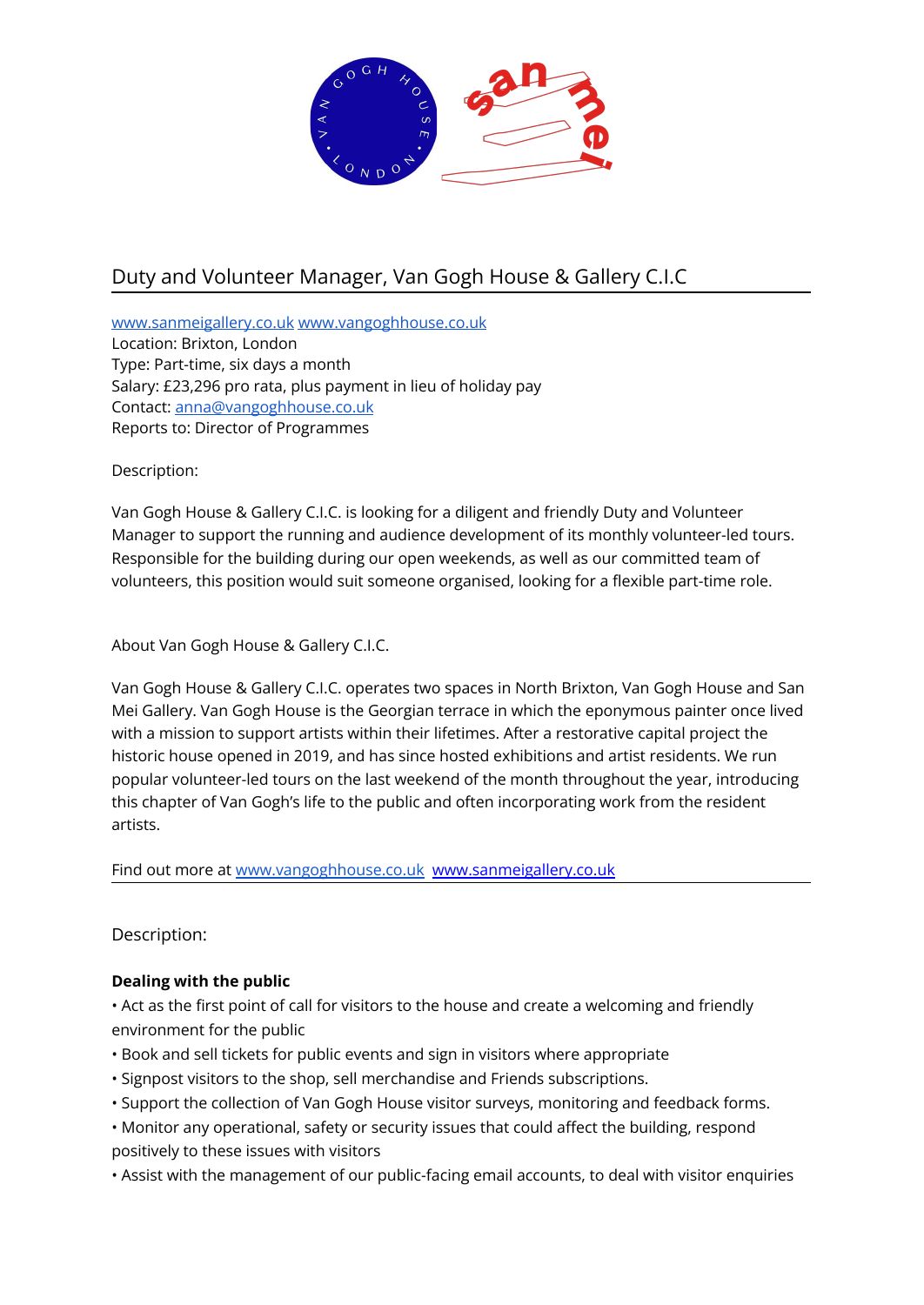

### **Volunteer management**

• Manage our small but dedicated team of volunteers, including keeping rotas and schedules up to date, and creating special events for them during the year.

• Welcome volunteers on tour days and make sure they have everything they need to undertake tours

- Recruit and train volunteers as needed.
- Support volunteers in designing new themed tours or other activities at Van Gogh House.
- Manage the Student Community Engagement Guides for Harold Offeh's Autumn exhibition.

## **Tours**

- Increase tour sales through regular marketing and keeping listings up to date
- Liaise with external tour providers to ensure tours are listed and well-marketed
- Maintain the scripts for the tours, and the supporting material for guides to show the public
- Deliver Van Gogh House tours and shorter house introductions at events and special visits as required, or when Volunteer Tour Guides are not available

## **Other Duty Management**

- Occasional duty management of external venue hire events and in-house programme events.
- Occasional duty management of San Mei Gallery during shortages of staff.

#### **Administration**

• Setting up events on ArtFund, emails to attendees, refunds and admin of ticket vouchers as directed by the Creative Director and other staff as appropriate.

- Administration of Van Gogh House Friends scheme
- Other administrative tasks as required

# **Building Management**

- Assisting with cleaning and preparing the house for opening, and at the end of tours
- Keyholder locking up and setting the alarm on leaving the house
- Reporting any repairs or maintenance issues in the building to the Building Manager

#### **Health and Safety**

- To ensure that all Health and Safety regulations are met throughout the building and especially when the house is open to the public
- Report any concerns about Health and Safety to the Building Manager
- Understand VGH Health and Safety procedures and protocol and deal with emergencies and incidents in a calm and responsible way.

• Act as a fire warden and a first aider, recording any incidents in the accidents and incidents book.